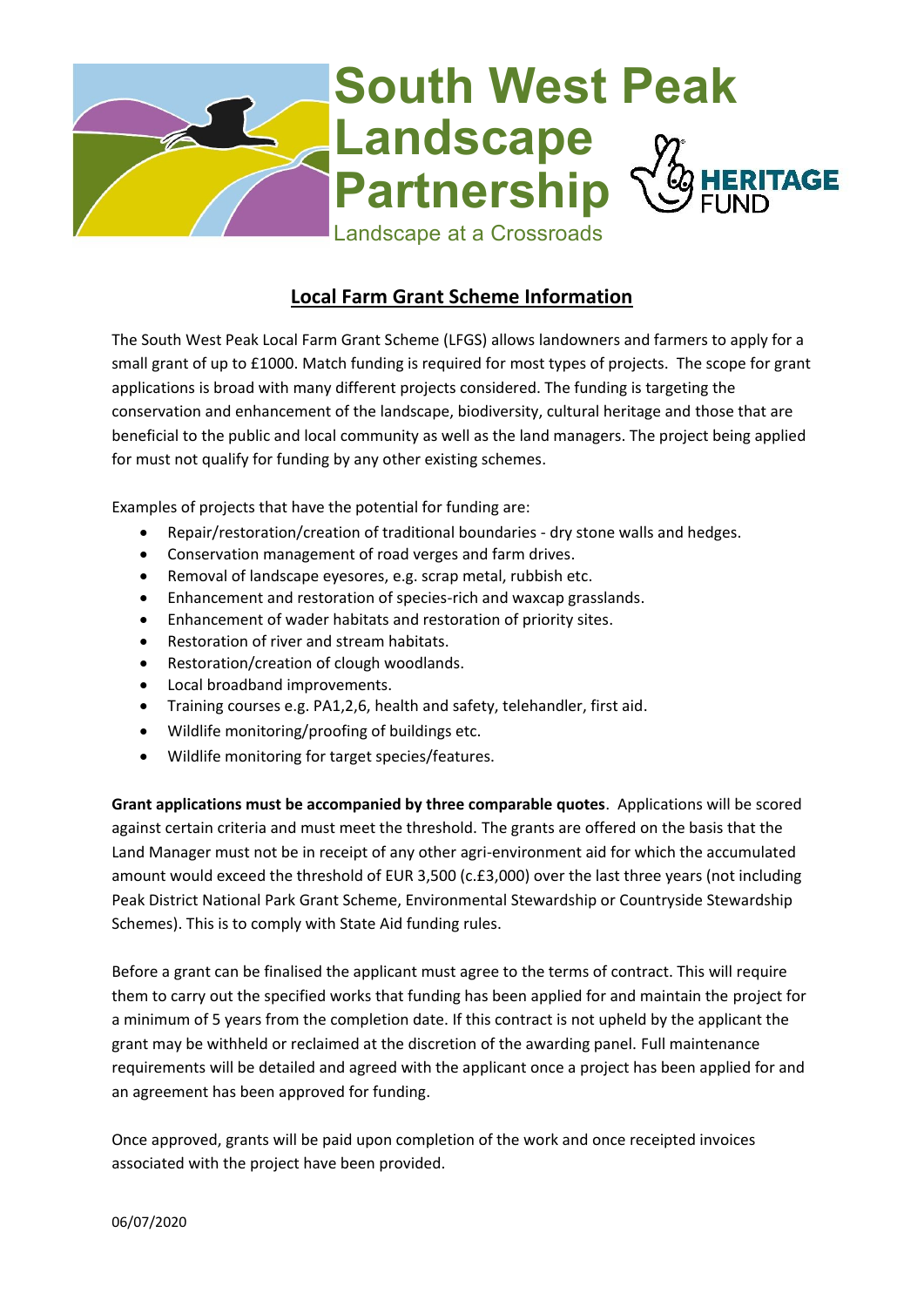## **Example Projects and Associated Funding Rates**

Depending on the type of project, the grant will fund differing percentages of the total costs. For most projects a certain amount of funding will need to be provided by the applicant from another source in order to complete the project. Examples of costs:

| <b>Project/Activity</b>             | <b>Standard Grant Payment Rate</b> | <b>Grant Percentage Equivalent</b> |
|-------------------------------------|------------------------------------|------------------------------------|
| Drystone walling (major             |                                    |                                    |
| restoration or rebuilding of double | £18.40 per m                       | 75%                                |
| skinned).                           |                                    |                                    |
| Drystone walling (major             |                                    |                                    |
| restoration or rebuilding of single | £7.13 per m                        | 75%                                |
| skinned).                           |                                    |                                    |
| <b>Wall Top Wiring</b>              | £2.25 per m                        | 75%                                |
| <b>Wall Top Netting</b>             | £3.00 per m                        | 75%                                |
| <b>Hedge Laying</b>                 | £5.50 per m                        | 75%                                |
| <b>Hedge Coppicing</b>              | £4.50 per m                        | 75%                                |
| Hedge planting/gapping up (6        | £4.50 per m                        | 75%                                |
| plants per m)                       |                                    |                                    |
| Sheep Fencing (e.g. feature         | £4.00 per m                        | 75%                                |
| protection)                         |                                    |                                    |
| Cattle Fencing (4 strand barbed)    | £2.25 per m                        | 75%                                |
| Rabbit netting                      | £1.90 per m                        | 75%                                |
| <b>Tree Guards</b>                  | £1.00 per guard                    | 100%                               |
| Wooden Gates (12ft)                 | £120 per gate                      | 75%                                |
| Labour only                         | £10.00 per hour                    | 75%                                |
| Labour & handheld equipment         | £12.00 per hour                    | 75%                                |
| Labour and machinery (e.g.          | £22.50 per hour                    | 75%                                |
| tractor)                            |                                    |                                    |
| Existing approved stone on farm     | £10.00 per tonne                   |                                    |
| for wall rebuilding                 |                                    |                                    |
| Bought in quarried stone for wall   | £25.00 per tonne                   |                                    |
| rebuilding                          |                                    |                                    |
| Hiring of wildlife cameras          | £10.00 per camera per week         | 100%                               |
| Eyesore removal (scrappage costs)   | n/a                                | 50%                                |
| <b>Training Courses</b>             | n/a                                | 75%                                |
| Tree planting                       | n/a                                | 75%                                |
| Dew pond restoration (if high       | n/a                                | Up to 100%                         |
| priority)                           |                                    |                                    |
| Farmland restoration (contractors)  | n/a                                | 75%                                |

The above projects are not an exhaustive list and do not guarantee approval. The project must be deemed suitable and beneficial to the local and broader landscape area and not be part of obligatory planning or legal requirements. By applying for a grant, permission is given to allow partners of the South West Peak Landscape Partnership Scheme to check this is the case.

If VAT is able to be claimed by a VAT registered business, the grant will fund costs exclusive of VAT. If an applicant cannot reclaim the VAT, the grant will fund costs including VAT.